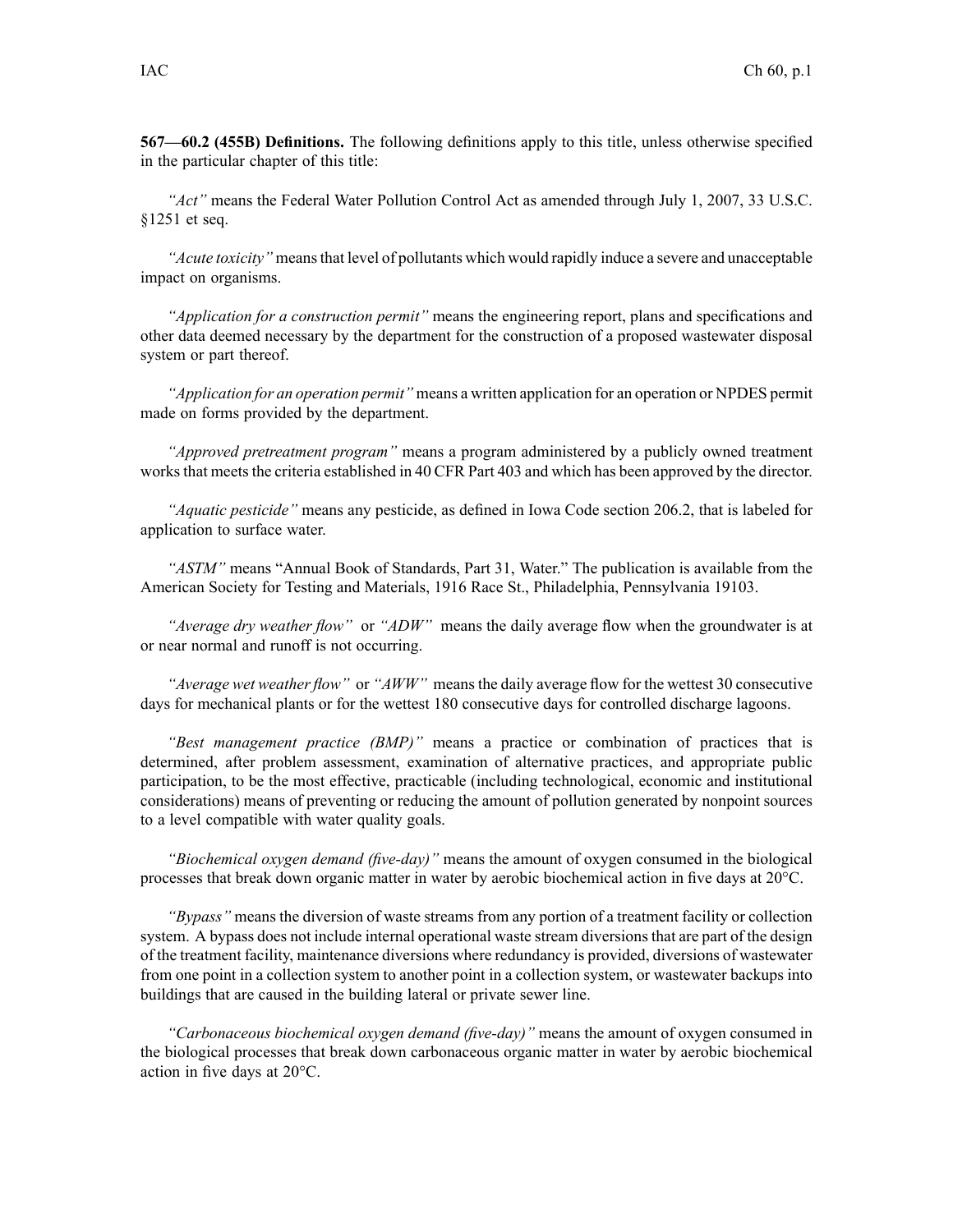*"CFR"* or *"Code of Federal Regulations"* means the federal administrative rules adopted by the United States in effect as of July 1, 2008. The amendment of the date contained in this definition shall constitute the amendment of all CFR references contained in 567—Chapters 60 to 69, Title IV, unless <sup>a</sup> date of adoption is set forth in <sup>a</sup> specific rule.

*"Chronic toxicity"* means that level of pollutants which would, over long durations or recurring exposure, cause <sup>a</sup> continuous, adverse or unacceptable response in organisms.

*"Combined sewer overflow"* means the discharge from <sup>a</sup> combined sewer system at <sup>a</sup> point prior to the treatment works.

*"Combined sewer system"* means <sup>a</sup> wastewater collection system owned by <sup>a</sup> municipality which conveys sanitary wastewater (domestic, commercial, and industrial) and storm water through <sup>a</sup> single pipe system to the treatment plant.

*"Construction permit"* means <sup>a</sup> written approval from the director to construct <sup>a</sup> wastewater disposal system or par<sup>t</sup> thereof in accordance with the plans and specifications approved by the department.

*"Continuing planning process (CPP)"* means the continuing planning process, including any revision thereto, required by Sections 208 and 303(e) of the Act (33 U.S.C. §§1288 and 1313(e)) for state water pollution control agencies. The continuing planning process is <sup>a</sup> time-phased process by which the department, working cooperatively with designated areawide planning agencies:

*<sup>a</sup>*. Develops <sup>a</sup> water quality managemen<sup>t</sup> decision-making process involving elected officials of state and local units of governmen<sup>t</sup> and representatives of state and local executive departments that conduct activities related to water quality management.

*b*. Establishes an intergovernmental process(such as coordinated and cooperative programs with the state conservation commission in aquatic life and recreation matters, and the soil conservation division, department of agriculture and land stewardship in nonpoint pollution control matters) which provides for water quality managemen<sup>t</sup> decisions to be made on an areawide or local basis and for the incorporation of such decisions into <sup>a</sup> comprehensive and cohesive statewide program. Through this process, state regulatory programs and activities will be incorporated into the areawide water quality managemen<sup>t</sup> decision process.

*<sup>c</sup>*. Develops <sup>a</sup> broad-based public participation (such as utilization of such mechanisms as basin advisory committees composed of local elected officials, representatives of areawide planning agencies, the public at large, and conservancy district committees) aimed at both informing and involving the public in the water quality managemen<sup>t</sup> program.

*d*. Prepares and implements water quality managemen<sup>t</sup> plans, which identify water quality goals and established state water quality standards, defines specific programs, priorities and targets for preventing and controlling water pollution in individual approved planning areas and establishes policies which guide decision making over at least <sup>a</sup> 20-year span of time (in increments of 5 years).

*<sup>e</sup>*. Based on the results of the statewide (state and areawide) planning process, develops the state strategy to be updated annually, which sets the state's major objectives, approach, and priorities for preventing and controlling pollution over <sup>a</sup> five-year period.

*f*. Translates the state strategy into the annual state program plan (required under Section 106 of the federal Act), which establishes the program objectives, identifies the resources committed for the state program each year, and provides <sup>a</sup> mechanism for reporting progress toward achievement of program objectives.

*g*. Periodically reviews and revises water quality standards as required under Section 303(c) of the federal Act.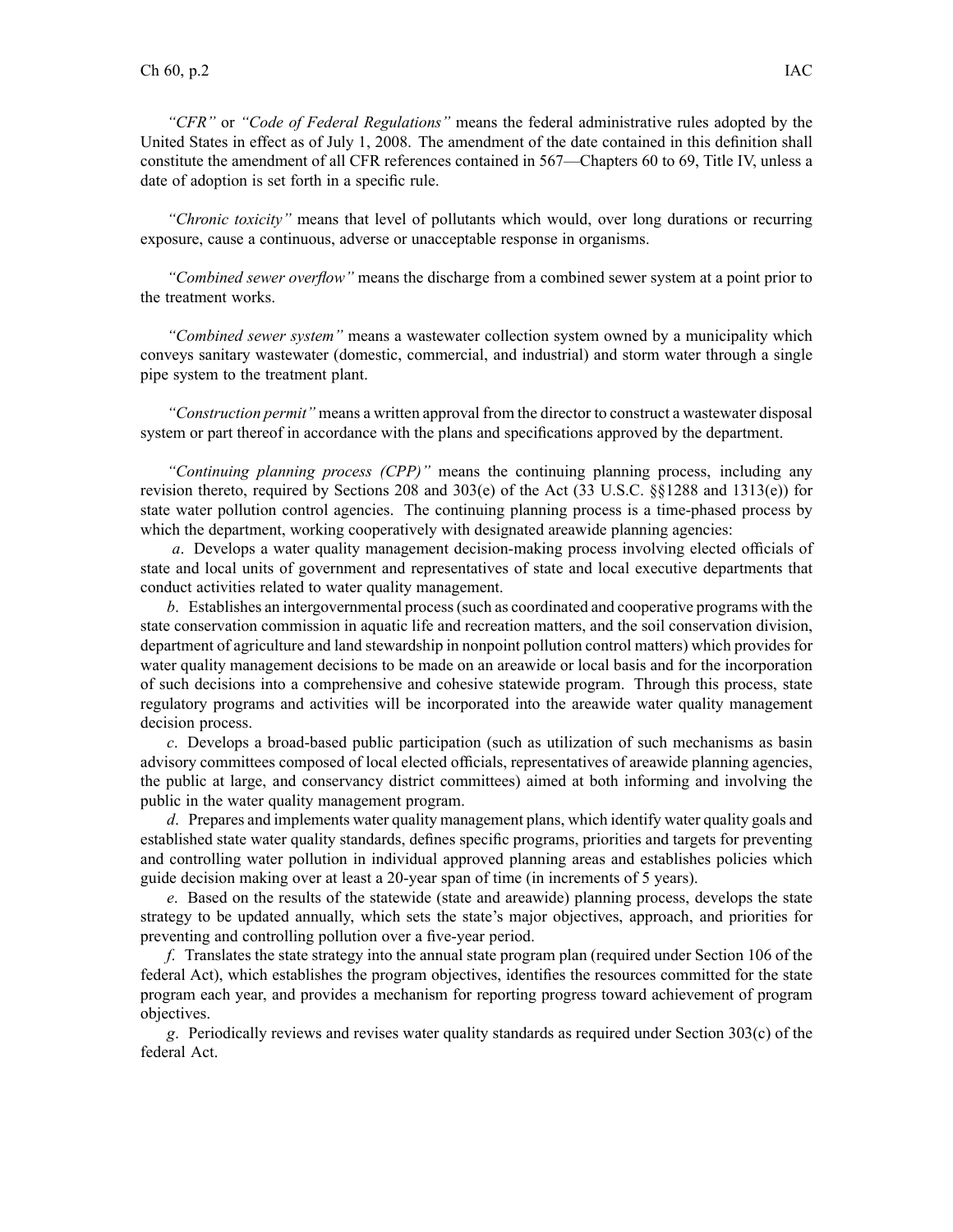*"Crossover point"* means that location in <sup>a</sup> river or stream in which the flow shifts from being principally along one bank to the opposite bank. This crossover point usually occurs within two curves or an S-shaped curve of <sup>a</sup> water course.

*"Culture water"* means reconstituted water or other acceptable water used for culturing test organisms.

*"Deep well"* means <sup>a</sup> well located and constructed in such <sup>a</sup> manner that there is <sup>a</sup> continuous layer of low permeability soil or rock at least 5 feet thick located at least 25 feet below the normal ground surface and above the aquifer from which water is to be drawn.

*"Diluted effluent sample"* means <sup>a</sup> sample of effluent diluted with culture water at the same ratio as the dry weather design flow to the applicable receiving stream flow contained in the zone of initial dilution as allowed in 567—subrule 61.2(4), regulatory mixing zones, including paragraphs *"b," "c"* and *"d."*

*"Dilution ratio"* means, for <sup>a</sup> specific wastewater discharger, the ratio of the seven-day, ten-year low stream flow to the effluent design flow, e.g., <sup>a</sup> dilution ratio of 2:1 has two parts stream flow to one par<sup>t</sup> effluent flow.

*"Discharge of <sup>a</sup> pollutant"* means any addition of any pollutant or combination of pollutants to navigable waters or waters of the state from any point source. "Discharge of <sup>a</sup> pollutant" includes additions of pollutants into navigable waters or waters of the state from surface runoff which is collected or channeled by human activity; discharges through pipes, sewers, or other conveyances owned by <sup>a</sup> state, municipality, or other person which do not lead to <sup>a</sup> treatment works; and discharges through pipes, sewers, or other conveyances, leading into privately owned treatment works. "Discharge of <sup>a</sup> pollutant" does not include an addition of pollutants by any indirect discharger.

*"Disposal system"* means <sup>a</sup> system for disposing of sewage, industrial waste, or other wastes, or for the use or disposal of sewage sludge. "Disposal system" includes sewer systems, treatment works, point sources, dispersal systems, and any systems designed for the usage or disposal of sewage sludge.

*"Effluent toxicity test"* means <sup>a</sup> test to determine the toxicity of <sup>a</sup> chemical or chemicals contained in <sup>a</sup> wastewater discharge on living organisms in <sup>a</sup> static 48-hour exposure under laboratory conditions.

*"EPA methods"* means "Methods for Chemical Analysis of Water and Wastes," 1979 U.S. EPA, EPA-600/4-79/020, Environmental Monitoring and Support Laboratory, National Environmental Research Center, Cincinnati, Ohio 45268. This publication is available from the National Technical Information Service, Springfield, Virginia 22151.

*"Excessive infiltration/inflow (I/I)"* as referred to in the discussion of secondary treatment is the quantity of I/I which is more economical to remove from the sewer system than to transport and treat at <sup>a</sup> wastewater facility. Within the cost-effectiveness analysis performed to determine excessive I/I, the transportation and treatment costs will be based on the percen<sup>t</sup> removal requirements specified in the appropriate subrule, 567—subrule 62.3(1) or 62.3(3).

*"Fecal coliform"* means the portion of the coliform group which is presen<sup>t</sup> in the gu<sup>t</sup> or the feces of warm-blooded animals. It includes organisms which are capable of producing gas from lactose broth in a suitable culture medium within 24 hours at  $44.5 + / -0.2$ °C.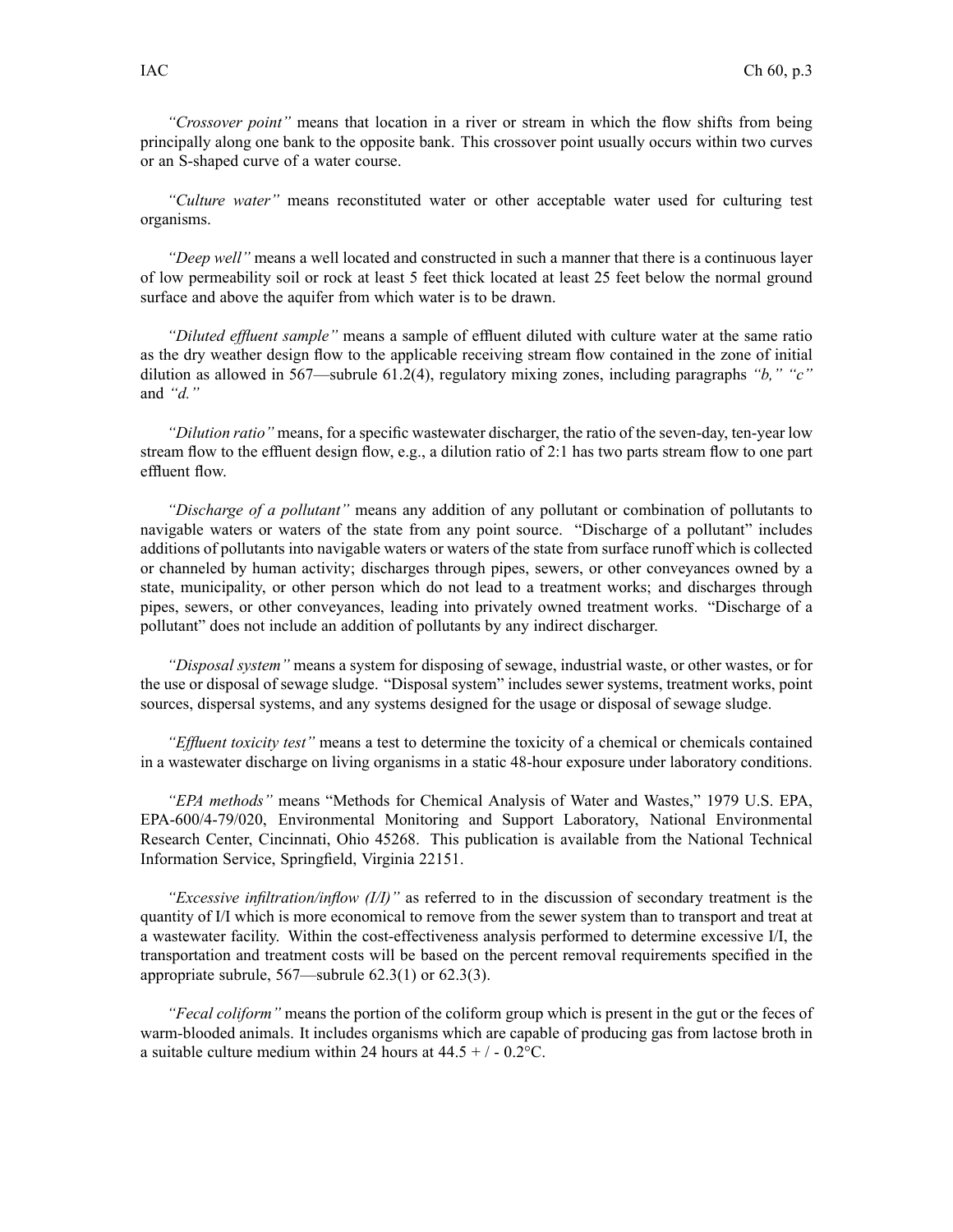*"FR"* means the Federal Register, published daily by the Office of the Federal Register, National Archives and Record Service, General Services Administration, Washington, D.C. 20408 and distributed by the Superintendent of Documents, U.S. Government Printing Office, Washington, D.C. 20402.

*"General permit"* means an NPDES permit issued to <sup>a</sup> class of facilities which could be conditioned and described by <sup>a</sup> single permit.

*"Human health criteria"* meansthat level of pollution which, in the case of noncarcinogens, prevents adverse health effects in humans, and in the case of carcinogens, represents <sup>a</sup> level of incremental cancer risk of 1 in 100,000. The numerical criteria are based on the human consumption of an average of 6.5 grams of fish and shellfish per day by <sup>a</sup> 70-kilogram individual for <sup>a</sup> life span of 70 years.

*"Indirect discharger"* means <sup>a</sup> non-domestic discharger introducing pollutants to <sup>a</sup> publicly owned treatment works.

*"Industrial waste"* means any liquid, gaseous, radioactive, or solid waste substance resulting from any process of industry, manufacturing, trade, or business, or from the development of any natural resource.

*"Interference"* means <sup>a</sup> discharge which, alone or in conjunction with <sup>a</sup> discharge or dischargesfrom other sources, both:

1. Inhibits or disrupts <sup>a</sup> POTW, its treatment process or operations, or its sludge processes, use or disposal; and

2. Is <sup>a</sup> cause of <sup>a</sup> violation of any requirement of <sup>a</sup> POTW NPDES permit including an increase in the magnitude or duration of <sup>a</sup> violation or the prevention of sewage sludge use or disposal.

*"Intermittent watercourses"* means watercourses which contain flow associated with rainfall/runoff events and which periodically go dry even in pooled areas.

*"Local public works department"* means <sup>a</sup> city or county public works department, <sup>a</sup> board of trustees of <sup>a</sup> city utility organized pursuan<sup>t</sup> to Iowa Code chapter 388, or <sup>a</sup> sanitary sewer district organized pursuan<sup>t</sup> to Iowa Code chapter 358.

*"Losing streams"* means streams which lose 30 percen<sup>t</sup> or more of their flow during the seven-day, ten-year low stream flow periods to cracks and crevices of rock formations, sand and gravel deposits, or sinkholes in the streambed.

*"Low permeability"* means <sup>a</sup> soil layer of well-sorted, fine grain-sized sediments or of rock that under normal hydrostatic pressures would not be significantly permeable. Low permeability soils may include homogeneous clays below the zone of weathering, mudstone, claystone, shale, and some glacial till.

*"Major,"* for municipalities, means <sup>a</sup> facility having an average wet weather design flow of 1.0 million gallons per day (MGD) or greater. For industries "major" means <sup>a</sup> facility which is designated by EPA as being <sup>a</sup> major industry based on the EPA point rating system.

*"Major permit amendment"* or *"major modification"* means <sup>a</sup> permit modification that is not <sup>a</sup> minor permit amendment as defined in this rule.

*"Maximum wet weather flow"* or *"MWW"* means the total maximum flow received during any 24-hour period when the groundwater is high and runoff is occurring.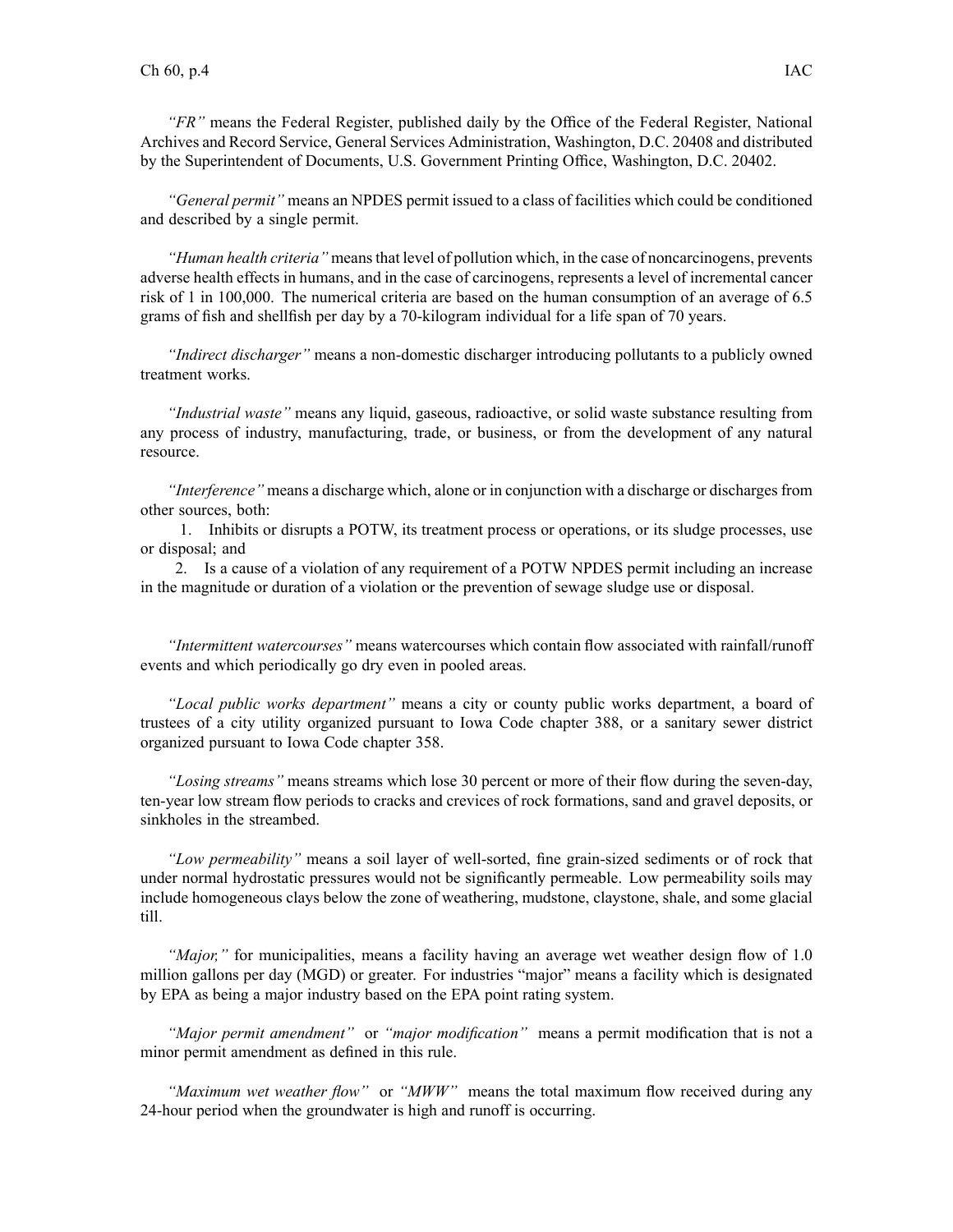*"Milligrams per liter (mg/l)"* means milligrams of solute per liter of solution (equivalent to parts per million-assuming unit density). A microgram (ug) is 1/1000 of <sup>a</sup> milligram.

*"Minimum flow"* means that established stream flow in lieu of the seven-day, ten-year low stream flow to which the provisions of 567—Chapter 61 apply.

*"Minor"* means all remaining municipal and industrial facilities which have wastewater discharge flows and which are not designated as major facilities.

*"Minor permit amendment"* or *"minor modification"* means <sup>a</sup> permit modification made with the consent of the permittee that occurs as <sup>a</sup> result of any of the following:

1. Correction of <sup>a</sup> typographical error;

2. Modification of the monitoring and reporting requirements in the permit to include more frequent monitoring or reporting;

3. Revision of an interim date in <sup>a</sup> compliance schedule, provided that the new date is not more than 120 days after the date specified in the permit and does not interfere with the attainment of the final compliance date;

4. Change in facility name or ownership;

5. Deletion of <sup>a</sup> point source outfall that does not result in the discharge of pollutants from other outfalls; or

6. Incorporation of an approved local pretreatment program.

*"Mixing zone"* means <sup>a</sup> delineated portion of <sup>a</sup> stream or river in which wastewater discharges will be allowed to combine and disperse into the water body. The chronic criteria of 567—subrule 61.3(3) will apply at the boundary of this zone.

*"Mortality"* means, for the purpose of the 48-hour acute toxicity test, death, immobilization, or serious incapacitation of the test organisms.

*"Navigable water"* means <sup>a</sup> water of the United States as defined in 40 CFR Part 122.2.

*"Nephelometric"* means the nephelometric method of determining turbidity as stated in Standard Methods, pp. 132-134.

*"New source"* means any building, structure, facility or installation from which there is or may be <sup>a</sup> discharge of pollutants to a navigable water, the construction of which commenced after the promulgation of standards of performance under Section 306 of the Act which are applicable to such source, provided that:

1. The building, structure, facility or installation is constructed at <sup>a</sup> site at which no other source is located; the building, structure, facility or installation totally replaces the process or production equipment that causes the discharge of pollutants at an existing source; or the production or wastewater generating processes of the building, structure, facility or installation are substantially independent of an existing source at the same site. In determining whether these are substantially independent, factors, such as the extent to which the new facility is integrated with the existing plant and the extent to which the new facility is engaged in the same general type of activity as the existing source, should be considered.

2. Construction on <sup>a</sup> site at which an existing source islocated resultsin <sup>a</sup> modification rather than <sup>a</sup> new source if the construction does not create <sup>a</sup> new building, structure, facility or installation meeting the criteria of paragraph "1" but otherwise alters, replaces, or adds to existing process or production equipment.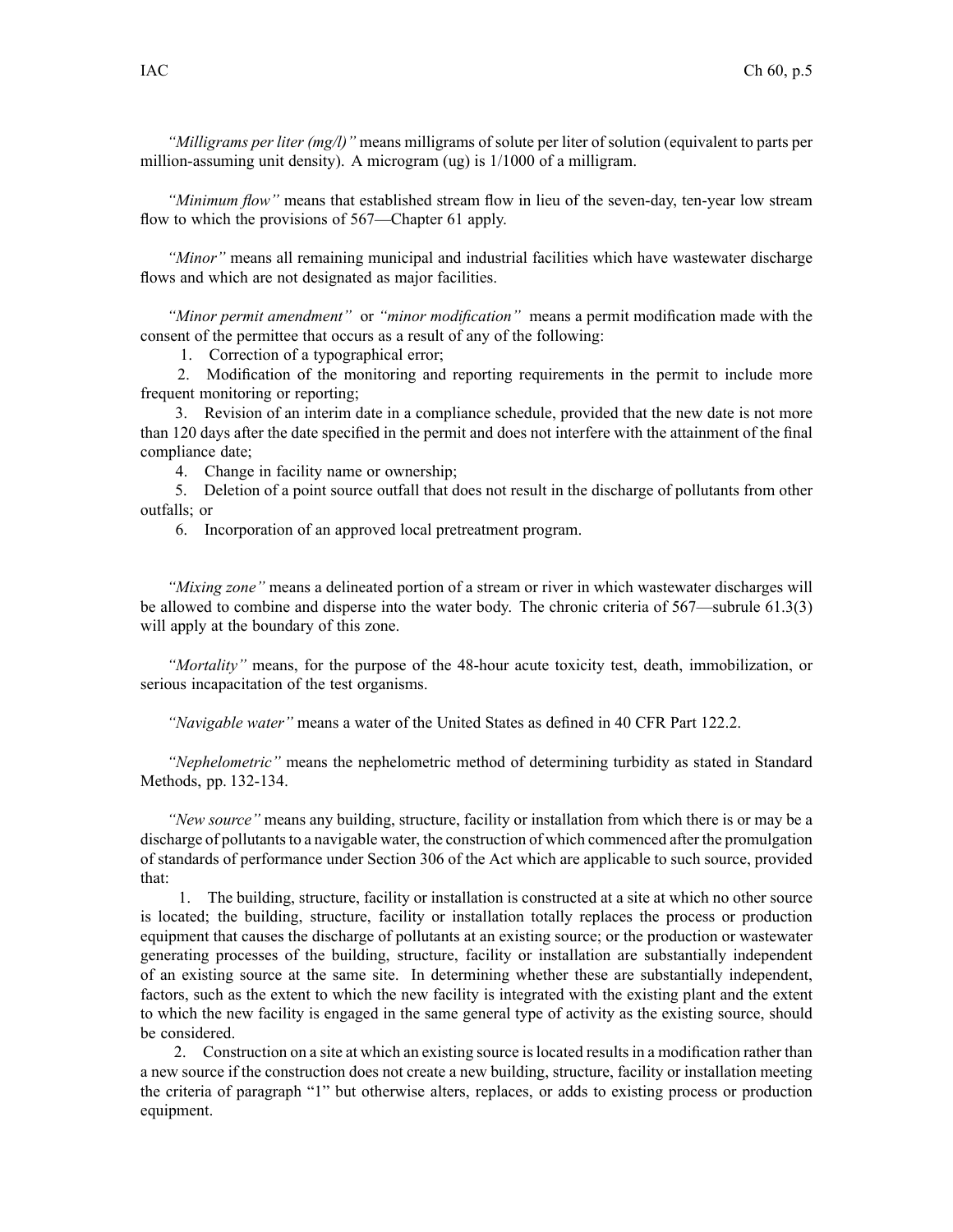3. Construction of <sup>a</sup> new source as defined pursuan<sup>t</sup> to this rule has commenced if the owner or operator has:

● Begun, or caused to begin, as par<sup>t</sup> of <sup>a</sup> continuous on-site construction program, any placement, assembly, or installation of facilities or equipment; orsignificantsite preparation work including clearing, excavation, or removal of existing buildings, structures, or facilities which is necessary for the placement, assembly, or installation of new source facilities or equipment; or

● Entered into <sup>a</sup> binding contractual obligation for the purchase of facilities or equipment which is intended to be used in the operation of the new source within <sup>a</sup> reasonable time. Options to purchase or contracts which can be terminated or modified without substantial loss, and contracts for feasibility, engineering, and design studies do not constitute <sup>a</sup> contractual obligation under this definition.

*"Nonpoint source"* means <sup>a</sup> source of pollutants that is not <sup>a</sup> point source.

*"NPDES permit"* means an operation permit, issued after the department has obtained approval of its National Pollutant Discharge Elimination System (NPDES) program from the administrator, that authorizes the discharge of any pollutant into <sup>a</sup> navigable water.

*"Operation permit"* means <sup>a</sup> written permit by the director authorizing the operation of <sup>a</sup> wastewater disposal system or par<sup>t</sup> thereof or discharge source and, if applicable, the discharge of wastes from the disposal system or par<sup>t</sup> thereof or discharge source to waters of the state. An NPDES permit will constitute the operation permit in cases where there is <sup>a</sup> discharge to <sup>a</sup> water of the United States and an NPDES permit is required by the Act.

*"Other waste"* means heat, garbage, municipal refuse, lime, sand, ashes, offal, oil, tar, chemicals, and all other wastes which are not sewage or industrial waste.

*"Pass through"* means <sup>a</sup> discharge which, alone or in conjunction with <sup>a</sup> discharge or discharges entering the treatment facility from other sources, exits <sup>a</sup> POTW or semipublic sewage disposal system in quantities or concentrations which cause <sup>a</sup> violation of any requirement of the treatment facility's NPDES permit including an increase in the magnitude or duration of <sup>a</sup> violation.

*"Pathogen"* means any microorganism or virus that can cause disease.

*"Permit rationale"* means <sup>a</sup> document that sets forth the principal facts and the significant factual, legal, methodological, and policy questions considered in preparing <sup>a</sup> draft operation or NPDES permit.

*"Pesticide"* shall have the definition as stated in Iowa Code section 206.2.

*"pH"* means the hydrogen ion activity of <sup>a</sup> solution expressed as the logarithm of the reciprocal of the hydrogen ion activity in moles per liter at 25°C. pH is <sup>a</sup> measure of the relative acidity or alkalinity of the solution. The range extends from 0 to 14; 7 being neutral, 0 to 7 being acidic, and 7 to 14 being alkaline.

*"Point source"* means any discernible, confined, and discrete conveyance, including but not limited to any pipe, ditch, channel, tunnel, conduit, well, discrete fissure, container, rolling stock, concentrated animal feeding operation, landfill leachate collection system, or vessel or other floating craft, from which pollutants are or may be discharged. "Point source" does not include return flows from irrigated agriculture or agricultural storm water runoff.

*"Pollutant"* means sewage, industrial waste, or other waste.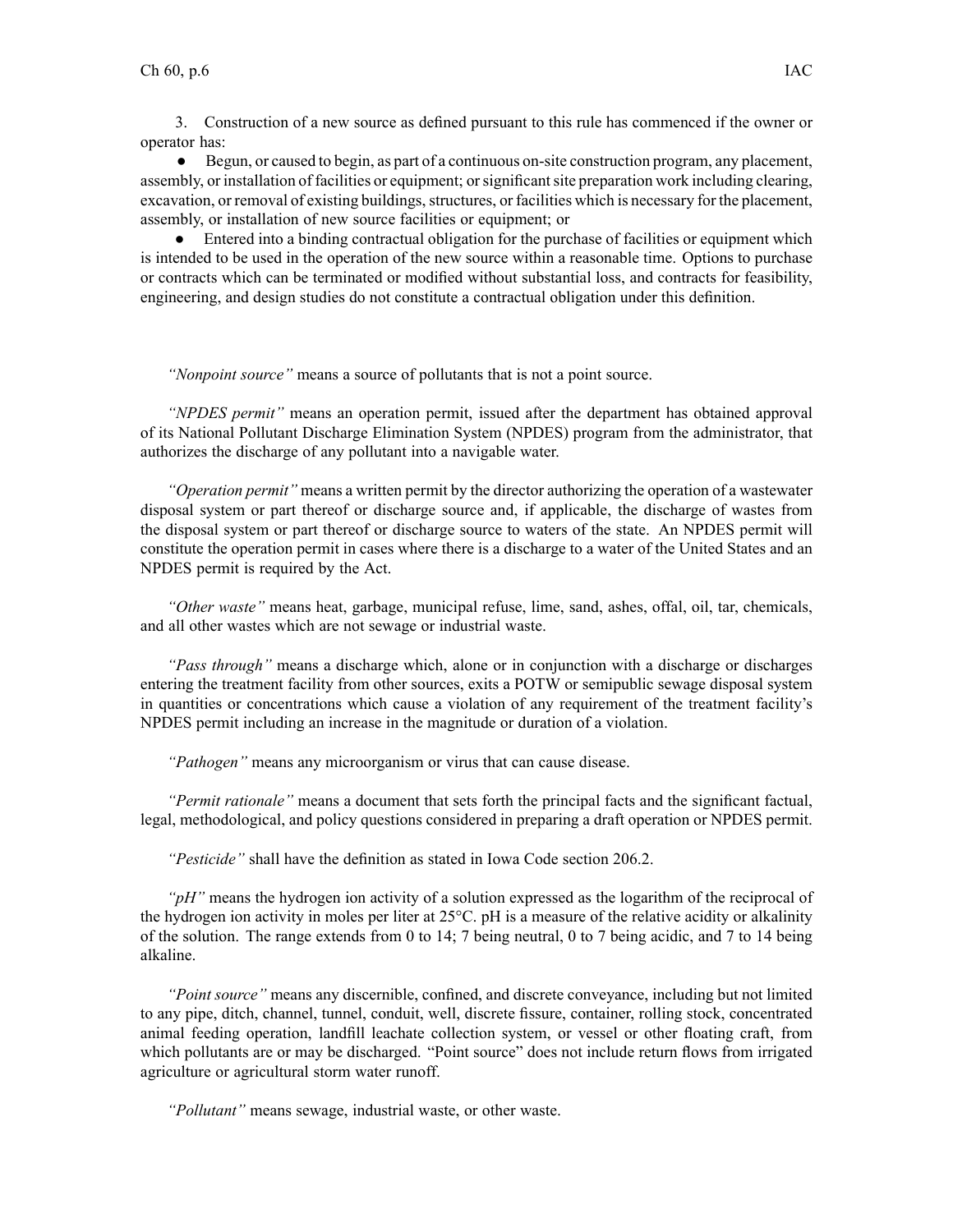*"Population equivalent"* meansthe calculated number of people who would contribute an equivalent amount of biochemical oxygen demand (BOD) per day as the system in question, assuming that each person contributes 0.167 pounds of five-day, 20 degrees Celsius, BOD per day.

*"Positive toxicity test result"* means <sup>a</sup> statistical significant difference of mortality rate between the control and the diluted effluent test.

*"POTW"* or *"publicly owned treatment works"* means any device or system used in the treatment of municipal sewage or industrial wastes of <sup>a</sup> liquid nature which is owned by <sup>a</sup> municipal corporation or other public body created by or under Iowa law and having jurisdiction over disposal of sewage, industrial wastes or other wastes, or <sup>a</sup> designated and approved managemen<sup>t</sup> agency under Section 208 of the Act.

*"Pretreatment"* means the reduction of the amount of pollutants, the elimination of pollutants, or the alteration of the nature of pollutant properties in wastewater prior to or in lieu of discharging or otherwise introducing such pollutants into <sup>a</sup> POTW. The reduction or alteration may be obtained by physical, chemical, or biological processes, by process changes, or by other means, excep<sup>t</sup> as prohibited in 40 CFR 403.6(d).

*"Pretreatment requirements"* means any substantive or procedural requirement related to pretreatment, other than <sup>a</sup> national pretreatment standard, imposed on an industrial user.

*"Pretreatment standard"* or *"national pretreatment standard"* means any regulation containing pollutant discharge limits promulgated by EPA in accordance with Section 307(b) and (c) of the Act, which applies to industrial users. "Pretreatment standard" includes prohibitive discharge limits established pursuan<sup>t</sup> to 40 CFR 403.5.

*"Primary contact"* means any recreational or other water use in which there is direct human contact with the water involving considerable risk of ingestion of water or contact with sensitive body organs such as the eyes, ears and nose, in quantities sufficient to pose <sup>a</sup> significant health hazard.

*"Private sewage disposal system"* means <sup>a</sup> system which provides for the treatment or disposal of domestic sewage from four or fewer dwelling units or the equivalent of less than 16 individuals on <sup>a</sup> continuing basis. This includes domestic waste, whether residential or nonresidential, but does not include industrial waste of any flow rate.

*"Qualified volunteer"* means <sup>a</sup> person or group of people acting on their own behalf, and not for <sup>a</sup> governmen<sup>t</sup> agency or under contract with the department, to produce water quality monitoring data in accordance with <sup>a</sup> department-approved volunteer monitoring plan. Qualified volunteers must have the training and experience to ensure quality assurance and quality control for the data being produced, or be under the direct supervision of <sup>a</sup> person having such qualifications. A person or persons identified as participants in <sup>a</sup> department-approved volunteer monitoring plan will be considered qualified volunteers.

*"Records of operation"* means department of natural resources repor<sup>t</sup> forms or such other repor<sup>t</sup> forms, letters or documents which may be acceptable to the department that are designed to indicate specific physical, chemical, or biological values for wastewater during <sup>a</sup> stated period of time.

*"Regional administrator"* means the regional administrator of the United States Environmental Protection Agency, Region VII, 901 N. 5th Street, Kansas City, Kansas 66101.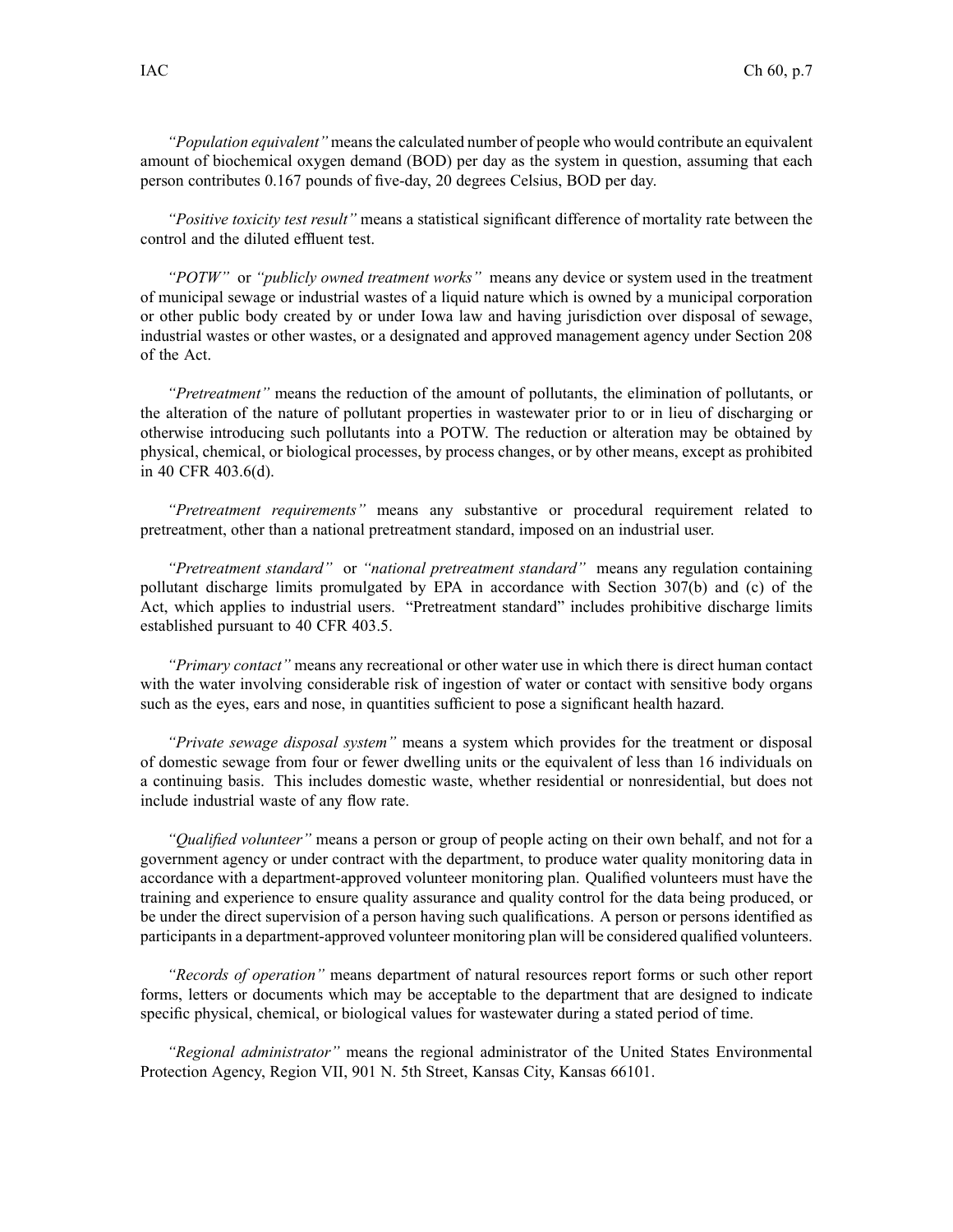*"Secondary contact"* means any recreational or other water use in which contact with the water is either incidental or accidental and in which the probability of ingesting appreciable quantities of water is minimal, such as fishing, commercial and recreational boating and any limited contact incidental to shoreline activity. This would include users who do not swim or float in the water body while on <sup>a</sup> boating activity.

*"Semipublic sewage disposal system"* means <sup>a</sup> system for the treatment or disposal of domestic sewage which is not <sup>a</sup> private sewage disposal system and which is not owned by <sup>a</sup> city, <sup>a</sup> sanitary sewer district, or <sup>a</sup> designated and approved managemen<sup>t</sup> agency under Section 208 of the Act (33 U.S.C. 1288).

*"Seven-day average*" means the arithmetic mean of pollutant parameter values for samples collected in <sup>a</sup> period of seven consecutive days.

*"Seven-day, ten-year low stream flow"* means the lowest average stream flow which would statistically occur for seven consecutive days once every ten years.

*"Severe property damage"* means substantial physical damage to property, damage to the treatment facilities which causes them to become inoperable, or substantial and permanent loss of natural resources which can reasonably be expected to occur in the absence of a bypass. "Severe property damage" does not mean economic loss caused by delays in production.

*"Sewage"* means the water-carried waste products from residences, public buildings, institutions, or other buildings, including the bodily discharges from human beings or animals together with such groundwater infiltration and surface water as may be present.

*"Sewage from vessels"* means human body wastes and the wastes from toilets and other receptacles intended to receive or retain body wastes that are discharged from vessels and regulated under Section 312 of the Act.

*"Shallow well"* means <sup>a</sup> well located and constructed in such manner that there is not <sup>a</sup> continuous 5-foot layer of low permeability soil or rock between the aquifer from which the water supply is drawn and <sup>a</sup> point 25 feet below the normal ground surface.

*"Significant industrial user"* means an industrial user of <sup>a</sup> POTW that meets any one of the following conditions:

1. Discharges an average of 25,000 gallons per day or more of process wastewater excluding sanitary, noncontact cooling and boiler blowdown wastewater;

2. Contributes <sup>a</sup> process waste stream which makes up 5 percen<sup>t</sup> or more of the average dry weather hydraulic or organic capacity of the POTW;

3. Is subject to Categorical Pretreatment Standards under 40 CFR 403.6 and 40 CFR Chapter I, Subchapter N; or

4. Is designated by the department as <sup>a</sup> significant industrial user on the basis that the contributing industry, either singly or in combination with other contributing industries, has <sup>a</sup> reasonable potential for adversely affecting the operation of or effluent quality from the POTW or for violating any pretreatment standards or requirements.

Upon <sup>a</sup> finding that an industrial user meeting the criteria in paragraph "1" or "2" of this definition has no reasonable potential for adversely affecting the operation of the POTW or for violating any pretreatment standard or requirement, the department may, at any time on its own initiative or in response to <sup>a</sup> reques<sup>t</sup> received from an industrial user or POTW, determine that an industrial user is not <sup>a</sup> significant industrial user.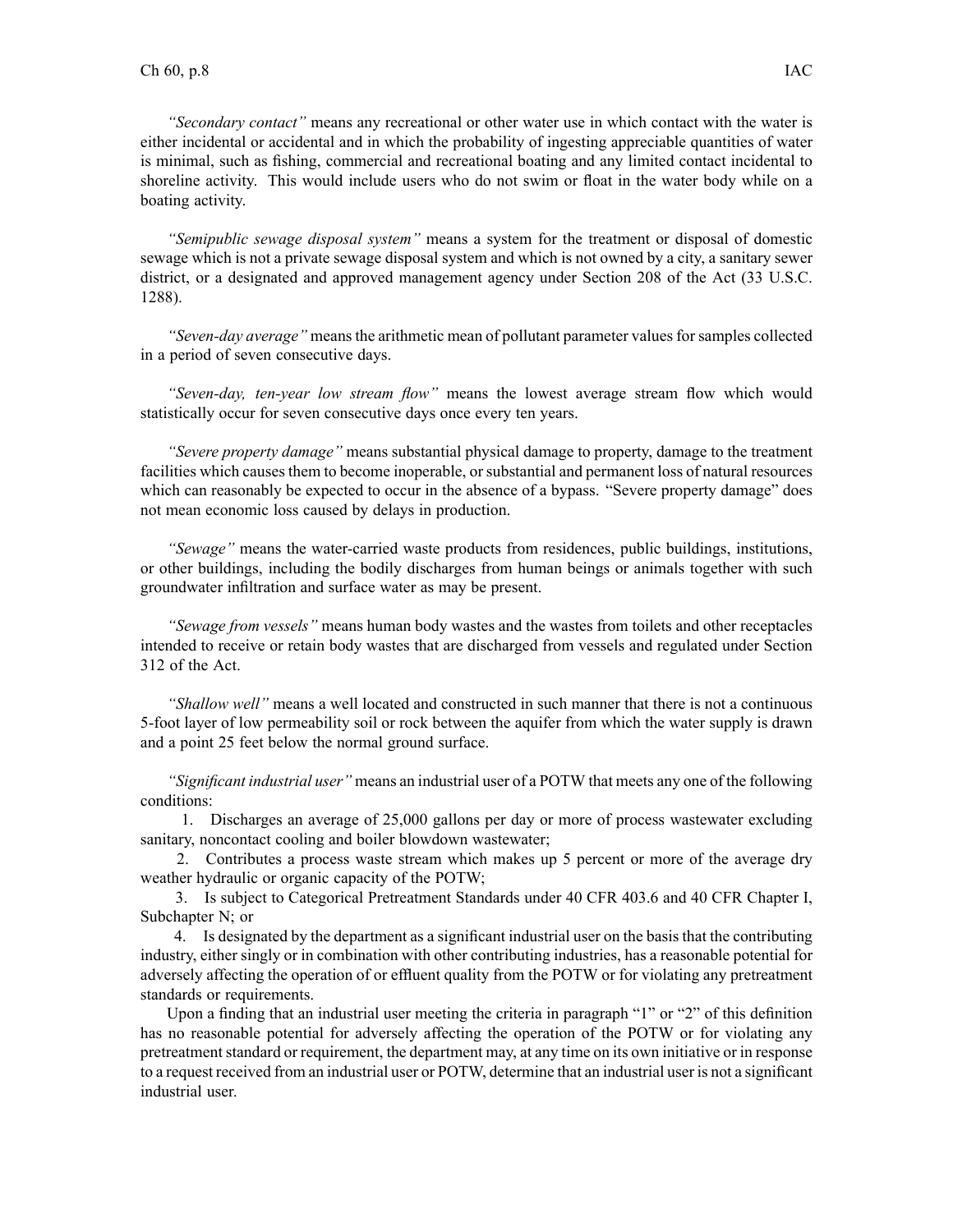*"Significantly more stringent limitation"* relates to secondary treatment CBOD<sup>5</sup> and SS limitations necessary to meet the percen<sup>t</sup> removal requirements of at least 5 mg/l more stringent than the otherwise applicable concentration-based limitations (i.e., less than 20 mg/l in the case of CBOD $_5$ ), or the percent removal limitations in 567—subrules 62.3(1) and 62.3(3), if such limits would, by themselves, force significant construction or other significant capital expenditure.

*"Sinkhole"* means any depression caused by the dissolution or collapse of subterranean materials in <sup>a</sup> carbonate formation or in gypsum or rock salt deposits through which water may be drained or lost to the local groundwater system. Such depressions may or may not be open to the surface at times. Intermittently, sinkholes may hold water forming <sup>a</sup> pond.

*"Small municipal separate storm sewer system"* means all separate storm sewer systems that are owned or operated by the United States, the state of Iowa or <sup>a</sup> city, town, county, district, association or other public body (created by or pursuan<sup>t</sup> to state law) having jurisdiction over disposal of sewage, industrial wastes, storm water, or other wastes, including special districts under state law such as <sup>a</sup> sewer district, flood control district or drainage district, or similar entity, or <sup>a</sup> designated and approved managemen<sup>t</sup> agency under Section 208 of the Clean Water Act that discharges to waters of the United States or of the state of Iowa, and that have <sup>a</sup> population of less than 100,000 as determined by the 1990 census. This term includes systems similar to separate storm sewer systems in municipalities, such as systems at military bases, large hospital or prison complexes, and highways and other thoroughfares. The term does not include separate storm sewers in very discrete areas such as individual buildings.

*"Storm water"* means storm water runoff, snow melt runoff and surface runoff and drainage. (NOTE: Agricultural storm water runoff is excluded by federal regulation 40 CFR 122.3(e) as amended through June 15, 1992.)

*"Storm water discharge associated with industrial activity"* means the discharge from any conveyance which is used for collecting and conveying storm water and which is directly related to manufacturing, processing or raw materials storage areas at an industrial plant. The term does not include discharges from facilities or activities excluded from the NPDES program under 40 CFR Part 122 as amended through June 15, 1992. For the categories of industries identified in paragraphs "1" to "10" of this definition, the term includes, but is not limited to, storm water discharges from industrial plant yards; immediate access roads and rail lines used or traveled by carriers of raw materials, manufactured products, waste material, or by-products used or created by the facility; material handling sites; refuse sites; sites used for the application or disposal of process wastewaters (as defined at 40 CFR 401 amended through June 15, 1992); sites used for the storage and maintenance of material handling equipment; sites used for residual treatment, storage, or disposal; shipping and receiving areas; manufacturing buildings; storage areas (including tank farms) for raw materials, and intermediate and finished products; and areas where industrial activity has taken place in the pas<sup>t</sup> and significant materials remain and are exposed to storm water.

For the categories of industries identified in paragraphs "1" to "9" and "11," the term includes only storm water discharges from all the areas (except access roads and rail lines) that are listed in the previous sentence where material handling equipment or activities, raw materials, intermediate products, final products, waste materials, by-products, or industrial machinery are exposed to storm water. For the purposes of this paragraph, material handling activities include the: storage, loading and unloading, transportation, or conveyance of any raw material, intermediate product, finished product, by-product or waste product. To qualify for this exclusion, <sup>a</sup> storm-resistant shelter is not required for: drums, barrels, tanks and similar containers that are tightly sealed with bands or otherwise secured and have no taps or valves, are not deteriorated and do not leak; adequately maintained vehicles used in material handling; and final products other than products that would be mobilized in storm water discharge. The term excludes areas located on plant lands separate from the plant's industrial activities, such as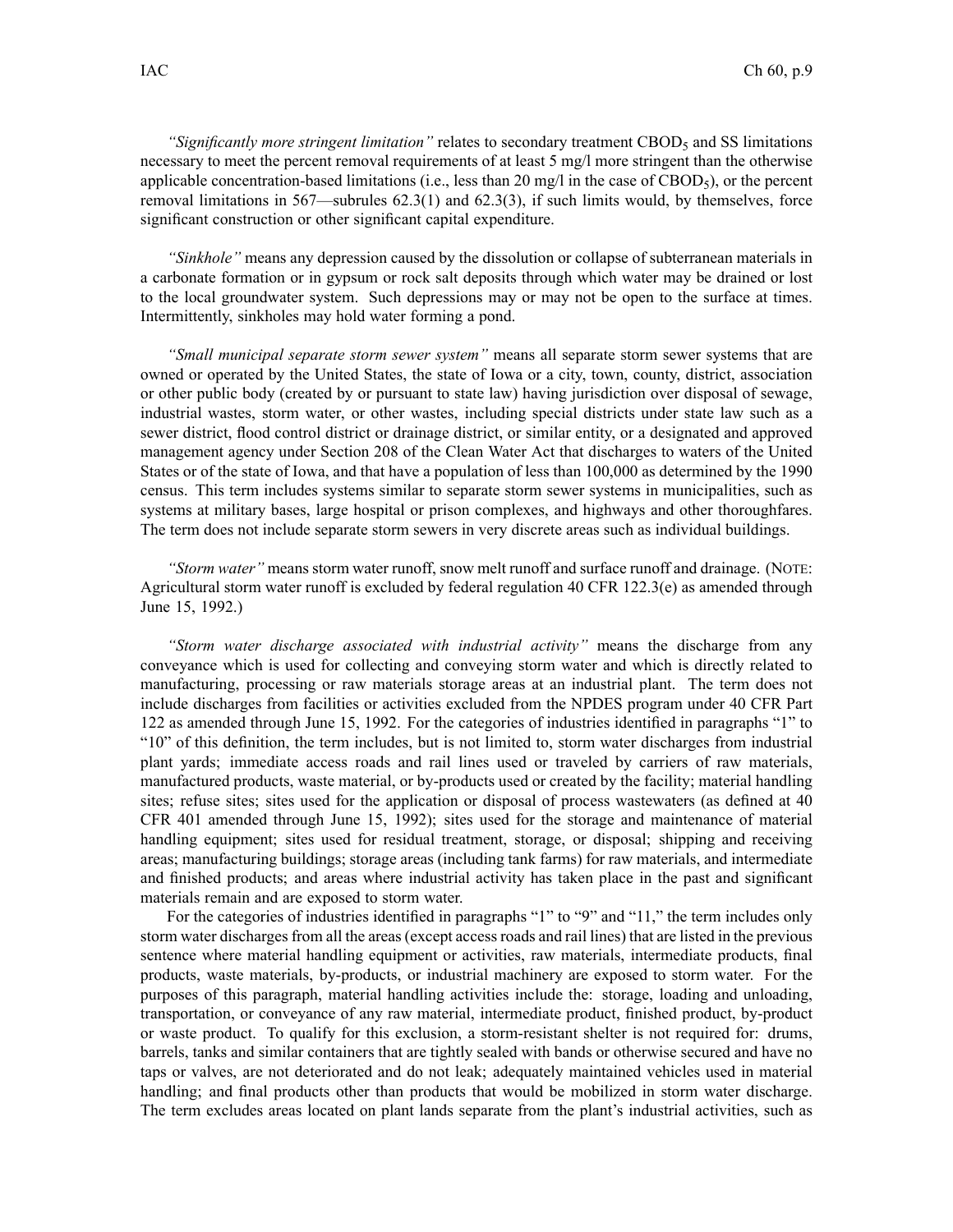office buildings and accompanying parking lots as long as the drainage from the excluded areas is not mixed with storm water drained from the above described areas. Industrial facilities (including industrial facilities that are federally, state, or municipally owned or operated) that meet the description of the facilities listed in paragraphs "1" to "11" of this definition include those facilities designated under 40 CFR 122.26(a)(1)(v) as amended through December 8, 1999. The following categories of facilities are considered to be engaging in "industrial activity" for purposes of this definition:

1. Facilities subject to storm water effluent limitations guidelines, new source performance standards, or toxic pollutant effluent standards under 40 CFR Subchapter N as amended through June 15, 1992 (except facilities with toxic pollutant effluent standards which are exempted under paragraph "11" of this definition);

2. Facilities classified as Standard Industrial Classifications 24 (except 2434), 26 (except 265 and 267), 28 (except 283 and 285), 29, 311, 32 (except 323), 33, 3441, 373;

3. Facilities classified as Standard Industrial Classifications 10 through 14 (mineral industry) including active or inactive mining operations (except for areas of coal mining operations meeting the definition of <sup>a</sup> reclamation area under 40 CFR 434.11(1) as amended through June 15, 1992) because the performance bond issued to the facility by the appropriate SMCRA authority has been released, or excep<sup>t</sup> for areas of non-coal mining operations which have been released from applicable state or federal reclamation requirements after December 17, 1990, and oil and gas exploration, production, processing, or treatment operations, or transmission facilities that discharge storm water contaminated by contact with, or that has come into contact with, any overburden, raw material, intermediate products, finished products, by-products or waste products located on the site of such operations; (inactive mining operations are mining sites that are not being actively mined, but which have an identifiable owner/operator; inactive mining sites do not include sites where mining claims are being maintained prior to disturbances associated with the extraction, beneficiation, or processing of mined materials, nor sites where minimal activities are undertaken for the sole purpose of maintaining <sup>a</sup> mining claim);

4. Hazardous waste treatment, storage, or disposal facilities, including those that are operating under interim status or <sup>a</sup> permit under Subtitle C of RCRA;

5. Landfills, land application sites, and open dumps that have received any industrial wastes (waste that is received from any of the facilities described under this definition) including those that are subject to regulation under Subtitle D of RCRA;

6. Facilitiesinvolved in the recycling of materials, including metalscrap yards, battery reclaimers, salvage yards, and automobile junkyards, including, but not limited to, those classified as Standard Industrial Classifications 5015 and 5093;

7. Steam electric power generating facilities, including coal handling sites;

8. Transportation facilities classified as Standard Industrial Classifications 40, 41, 42 (except 4221-4225), 43, 44, 45 and 5171 which have vehicle maintenance shops, equipment cleaning operations, or airport deicing operations. Only those portions of the facility that are either involved in vehicle maintenance (including vehicle rehabilitation, mechanical repairs, painting, fueling, and lubrication), equipment cleaning operations, airport deicing operations, or which are otherwise identified under paragraphs "1" to "7" or "9" or "11" of this definition are associated with industrial activity;

9. Treatment works treating domestic sewage or any other sewage sludge or wastewater treatment device or system used in the storage, treatment, recycling, and reclamation of municipal or domestic sewage, including land dedicated to the disposal of sewage sludge that are located within the confines of the facility, with <sup>a</sup> design flow of 1.0 mgd or more, or required to have an approved pretreatment program under 40 CFR 403 (as amended through June 15, 1992). Not included are farmlands, domestic gardens or lands used for sludge managemen<sup>t</sup> where sludge is beneficially reused and which are not physically located in the confines of the facility, or areas that are in compliance with 40 CFR 503 (as amended through June 15, 1992);

10. Construction activity including clearing, grading and excavation activities excep<sup>t</sup> operations that result in the disturbance of less than 5 acres of total land area which is not par<sup>t</sup> of <sup>a</sup> larger common plan of development or sale. Effective March 10, 2003, construction activity including clearing, grading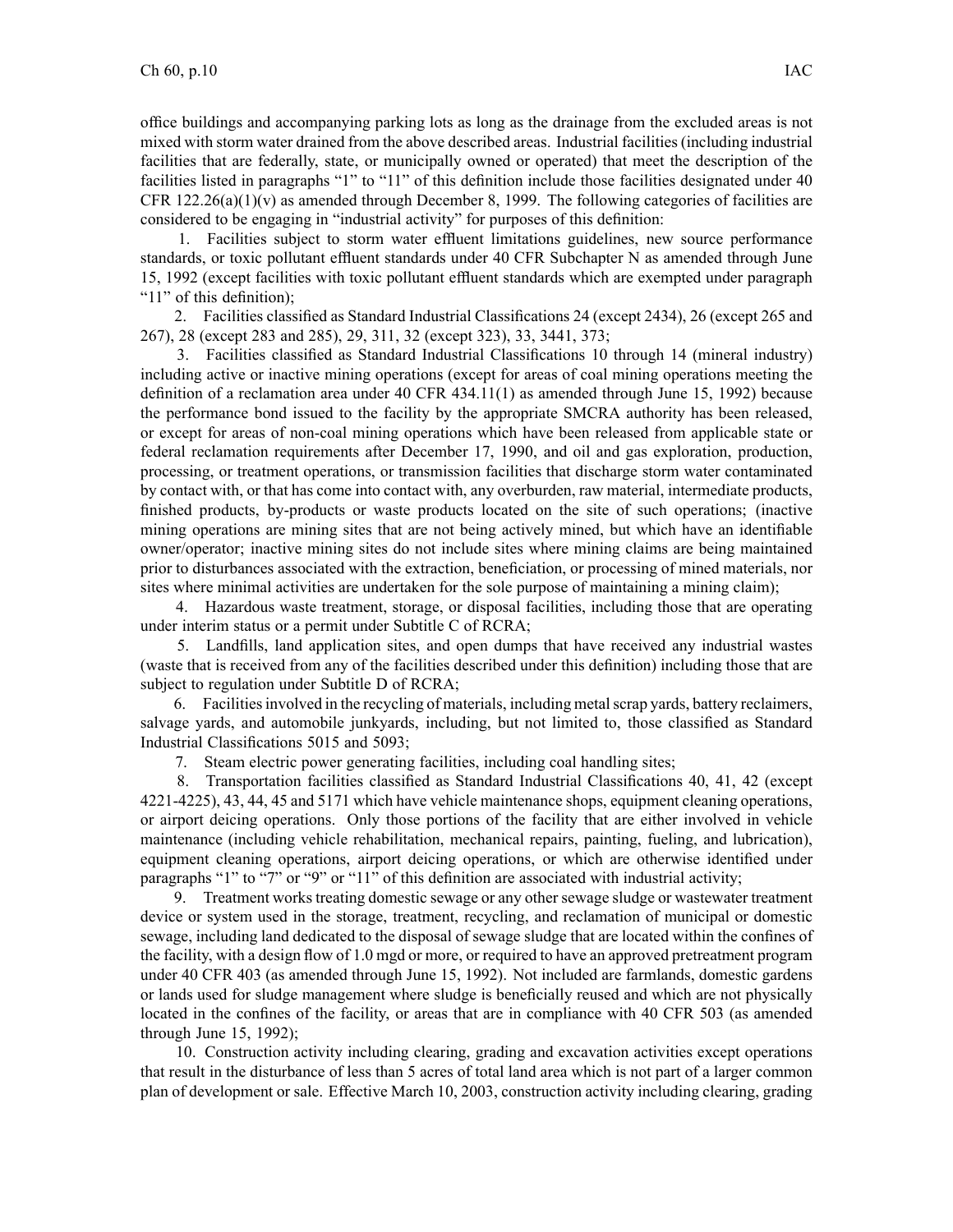and excavation activities excep<sup>t</sup> operations that result in the disturbance of less than 1 acre of total land area which is not par<sup>t</sup> of <sup>a</sup> larger common plan of development or sale;

11. Facilities under Standard Industrial Classifications 20, 21, 22, 23, 2434, 25, 265, 267, 27, 283, 285, 30, 31 (except 311), 323, 34 (except 3441), 35, 36, 37 (except 373), 38, 39, 4221-4225 (and which are not otherwise included within paragraphs "2" to "10").

*"Storm water discharge associated with small construction activity"* means the discharge of storm water from:

1. Construction activities including clearing, grading, and excavating that result in land disturbance of equal to or greater than 1 acre and less than 5 acres. Small construction activity also includes the disturbance of less than 1 acre of total land area that is par<sup>t</sup> of <sup>a</sup> larger common plan of development or sale if the larger common plan will ultimately disturb an area equal to or greater than 1 acre and less than 5 acres. Small construction activity does not include routine maintenance that is performed to maintain the original line and grade, hydraulic capacity, or original purpose of the facility.

2. Any other construction activity designated by the director based on the potential for contribution to <sup>a</sup> violation of <sup>a</sup> water quality standard or for significant contribution of pollutants to waters of the United States.

*"Storm water point sources"* means point sources that serve to collect, channel, direct, and convey storm water and which are subject to Section 402(p) of the federal Clean Water Act and Parts 122, 123, and 124 of Title 40 of the Code of Federal Regulations (as amended through June 15, 1992).

*"Temperature"* means <sup>a</sup> measure of the heat content of water.

*"Thirty-day average"* means the arithmetic mean of pollutant parameter values of samples collected in <sup>a</sup> period of 30 consecutive days.

*"Toxicity reduction evaluation (TRE) program"* means <sup>a</sup> step-wise process, similar to that found in EPA Document/600/2-88/062, which combines effluent toxicity tests and analysis of the chemical characteristics of the effluent to determine the cause of the effluent toxicity or the treatment methods which will reduce the effluent toxicity, or both.

*"Turbidity"* is <sup>a</sup> measure of the optical property of the particles of mud, clay, silt, finely divided organic matter, or microscopic organisms suspended in water that interfere with light transmission, causing the light to be scattered and absorbed rather than transmitted through the water in straight lines.

*"Uncontrolled sanitary landfill"* means <sup>a</sup> landfill or open dump, whether in operation or closed, that does not meet the requirements for runon or runoff controls established pursuan<sup>t</sup> to subtitle D of the Solid Waste Disposal Act.

*"Valid effluent toxicity test"* means the mortality in the control test is not greater than 10 percen<sup>t</sup> and all test conditions contained in 567—subrule 63.4(2)*"b"* "Standard Operating Procedure: Effluent Toxicity Testing, Iowa Department of Natural Resources" are met.

*"Water contact recreational canoeing"* means the type of activities associated with canoeing outings in which primary contact with the water does occur. This would include users who swim or float in the water body while on <sup>a</sup> canoeing outing.

*"Water of the state"* means any stream, lake, pond, marsh, watercourse, waterway, well, spring, reservoir, aquifer, irrigation system, drainage system, and any other body or accumulation of water,